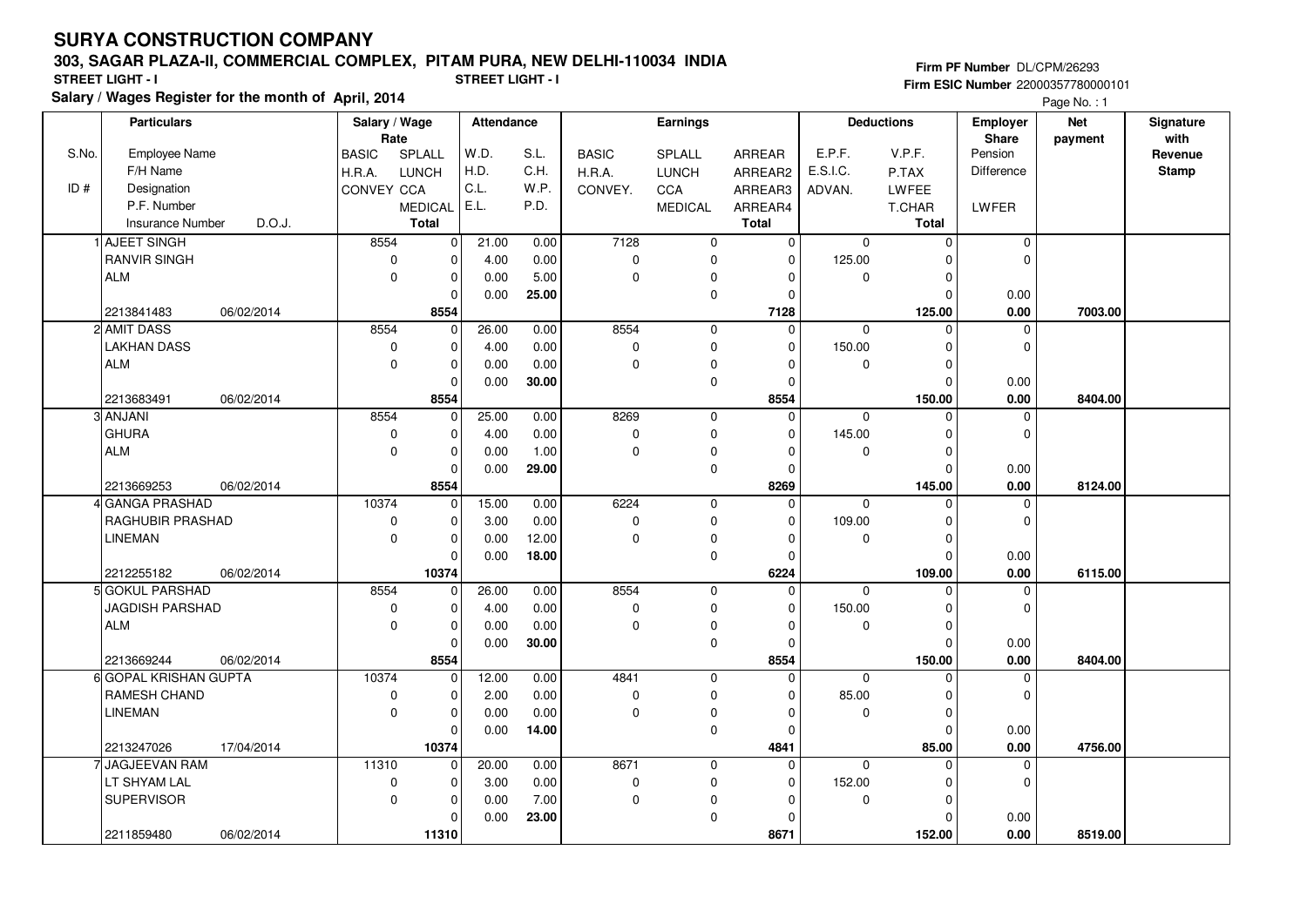2213912913 **8554**

#### **303, SAGAR PLAZA-II, COMMERCIAL COMPLEX, PITAM PURA, NEW DELHI-110034 INDIA**

8554

**Salary / Wages Register for the month of April, 2014 STREET LIGHT - I STREET LIGHT - I**

**Firm PF Number** DL/CPM/26293 **Firm ESIC Number** 22000357780000101

|       | alary / Wages Register for the month of  April, 2014<br>Page No.: 2 |                       |                |            |       |              |                 |          |             |                   |                   |                       |                   |
|-------|---------------------------------------------------------------------|-----------------------|----------------|------------|-------|--------------|-----------------|----------|-------------|-------------------|-------------------|-----------------------|-------------------|
|       | <b>Particulars</b>                                                  | Salary / Wage<br>Rate |                | Attendance |       |              | <b>Earnings</b> |          |             | <b>Deductions</b> | Employer<br>Share | <b>Net</b><br>payment | Signature<br>with |
| S.No. | Employee Name                                                       | <b>BASIC</b>          | SPLALL         | W.D.       | S.L.  | <b>BASIC</b> | <b>SPLALL</b>   | ARREAR   | E.P.F.      | V.P.F.            | Pension           |                       | Revenue           |
|       | F/H Name                                                            | H.R.A.                | LUNCH          | H.D.       | C.H.  | H.R.A.       | LUNCH           | ARREAR2  | E.S.I.C.    | P.TAX             | Difference        |                       | <b>Stamp</b>      |
| ID#   | Designation                                                         | CONVEY CCA            |                | C.L.       | W.P.  | CONVEY.      | CCA             | ARREAR3  | ADVAN.      | LWFEE             |                   |                       |                   |
|       | P.F. Number                                                         |                       | <b>MEDICAL</b> | E.L.       | P.D.  |              | <b>MEDICAL</b>  | ARREAR4  |             | T.CHAR            | LWFER             |                       |                   |
|       | D.O.J.<br>Insurance Number                                          |                       | <b>Total</b>   |            |       |              |                 | Total    |             | Total             |                   |                       |                   |
|       | 8 JUNG BAHADUR                                                      | 10374                 | $\mathbf{0}$   | 10.00      | 0.00  | 4150         | 0               | 0        | $\mathbf 0$ | $\Omega$          | $\mathbf 0$       |                       |                   |
|       | MANGROO SAROJ                                                       | 0                     | $\Omega$       | 2.00       | 0.00  | $\mathbf 0$  | $\mathbf 0$     | 0        | 73.00       |                   | $\mathbf 0$       |                       |                   |
|       | <b>LINEMAN</b>                                                      | $\mathbf 0$           | $\Omega$       | 0.00       | 18.00 | $\mathbf 0$  | $\mathbf 0$     | $\Omega$ | $\mathbf 0$ |                   |                   |                       |                   |
|       |                                                                     |                       | $\Omega$       | 0.00       | 12.00 |              | $\pmb{0}$       | $\Omega$ |             | 0                 | 0.00              |                       |                   |
|       | 2213605623<br>06/02/2014                                            |                       | 10374          |            |       |              |                 | 4150     |             | 73.00             | $0.00\,$          | 4077.00               |                   |
|       | 9 KISHAN LAL                                                        | 10374                 | $\Omega$       | 9.00       | 0.00  | 3458         | 0               | $\Omega$ | 0           | 0                 | $\mathbf 0$       |                       |                   |
|       | <b>SITA RAM</b>                                                     | $\mathbf 0$           | $\mathbf 0$    | 1.00       | 0.00  | $\mathbf 0$  | $\mathbf 0$     | 0        | 61.00       |                   | 0                 |                       |                   |
|       | <b>LINEMAN</b>                                                      | $\mathbf 0$           | $\Omega$       | 0.00       | 0.00  | $\mathbf 0$  | $\mathbf 0$     | $\Omega$ | $\mathbf 0$ |                   |                   |                       |                   |
|       |                                                                     |                       | $\Omega$       | 0.00       | 10.00 |              | 0               | 0        |             | 0                 | 0.00              |                       |                   |
|       | 2213627265<br>04/04/2014                                            |                       | 10374          |            |       |              |                 | 3458     |             | 61.00             | 0.00              | 3397.00               |                   |
|       | 10 MANOJ KUMAR                                                      | 8554                  | $\mathbf{0}$   | 26.00      | 0.00  | 8554         | 0               | 0        | $\Omega$    | $\Omega$          | 0                 |                       |                   |
|       | <b>BALRAM</b>                                                       | $\mathbf 0$           | $\Omega$       | 4.00       | 0.00  | $\mathbf 0$  | $\mathbf 0$     | 0        | 150.00      |                   | $\mathbf 0$       |                       |                   |
|       | <b>ALM</b>                                                          | $\Omega$              | $\Omega$       | 0.00       | 0.00  | $\mathbf 0$  | $\mathbf 0$     | $\Omega$ | $\Omega$    |                   |                   |                       |                   |
|       |                                                                     |                       | $\Omega$       | 0.00       | 30.00 |              | $\mathsf 0$     | 0        |             | 0                 | 0.00              |                       |                   |
|       | 2212469466<br>06/02/2014                                            |                       | 8554           |            |       |              |                 | 8554     |             | 150.00            | 0.00              | 8404.00               |                   |
|       | 11 MOHIT KUMAR                                                      | 8554                  | $\mathbf 0$    | 0.00       | 0.00  | 0            | $\mathsf 0$     | 0        | $\mathbf 0$ | 0                 | 0                 |                       |                   |
|       | <b>RAM PRASAD</b>                                                   | $\mathbf 0$           | $\mathbf 0$    | 0.00       | 0.00  | $\mathbf 0$  | $\mathbf 0$     | 0        | 0.00        | O                 | $\mathbf 0$       |                       |                   |
|       | <b>ALM</b>                                                          | $\Omega$              | $\Omega$       | 0.00       | 30.00 | $\Omega$     | $\pmb{0}$       | $\Omega$ | $\Omega$    | O                 |                   |                       |                   |
|       |                                                                     |                       | $\Omega$       | 0.00       | 0.00  |              | $\mathbf 0$     | 0        |             | 0                 | 0.00              |                       |                   |
|       | 2213905428<br>03/03/2014                                            |                       | 8554           |            |       |              |                 | 0        |             | 0.00              | 0.00              | 0.00                  |                   |
|       | 12 NARESH                                                           | 8554                  | $\mathbf 0$    | 25.00      | 0.00  | 8269         | $\mathsf 0$     | 0        | $\Omega$    |                   | 0                 |                       |                   |
|       | LT. KESHA                                                           | 0                     | $\Omega$       | 4.00       | 0.00  | $\mathbf 0$  | $\mathbf 0$     | 0        | 145.00      |                   | $\mathbf 0$       |                       |                   |
|       | <b>ALM</b>                                                          | $\mathbf 0$           | $\Omega$       | 0.00       | 1.00  | $\mathbf 0$  | $\pmb{0}$       | 0        | 0           | O                 |                   |                       |                   |
|       |                                                                     |                       | $\Omega$       | 0.00       | 29.00 |              | $\mathbf 0$     | 0        |             | $\Omega$          | 0.00              |                       |                   |
|       | 2213650865<br>06/02/2014                                            |                       | 8554           |            |       |              |                 | 8269     |             | 145.00            | $0.00\,$          | 8124.00               |                   |
|       | 13 PRATAP                                                           | 10374                 | $\Omega$       | 25.00      | 0.00  | 10028        | 0               | 0        | $\Omega$    | $\Omega$          | 0                 |                       |                   |
|       | <b>KESHA</b>                                                        | 0                     | $\Omega$       | 4.00       | 0.00  | $\mathbf 0$  | $\mathbf 0$     | $\Omega$ | 176.00      | O                 | $\mathbf 0$       |                       |                   |
|       | <b>LINEMAN</b>                                                      | $\mathbf 0$           | $\Omega$       | 0.00       | 1.00  | $\mathbf 0$  | $\pmb{0}$       | 0        | 0           |                   |                   |                       |                   |
|       |                                                                     |                       | $\Omega$       | 0.00       | 29.00 |              | $\mathbf 0$     | $\Omega$ |             | 0                 | 0.00              |                       |                   |
|       | 06/02/2014<br>2212469469                                            |                       | 10374          |            |       |              |                 | 10028    |             | 176.00            | 0.00              | 9852.00               |                   |
|       | 14 PUSHPENDAR KUMAR                                                 | 8554                  | $\Omega$       | 25.00      | 0.00  | 8554         | $\mathsf 0$     | 0        | $\Omega$    | U                 | 0                 |                       |                   |
|       | LT. AMAR LAL                                                        | 0                     | $\Omega$       | 5.00       | 0.00  | $\mathbf{0}$ | $\mathbf 0$     | $\Omega$ | 150.00      |                   | $\mathbf 0$       |                       |                   |
|       | <b>ALM</b>                                                          | $\mathbf 0$           | $\Omega$       | 0.00       | 0.00  | $\mathbf 0$  | $\mathbf 0$     | 0        | 0           |                   |                   |                       |                   |
|       |                                                                     |                       | $\Omega$       | 0.00       | 30.00 |              | $\Omega$        | $\Omega$ |             | $\overline{0}$    | 0.00              |                       |                   |

04/04/2014 **0.00**

 **8554**

150.00

 **150.00 8404.00**

 $0.00$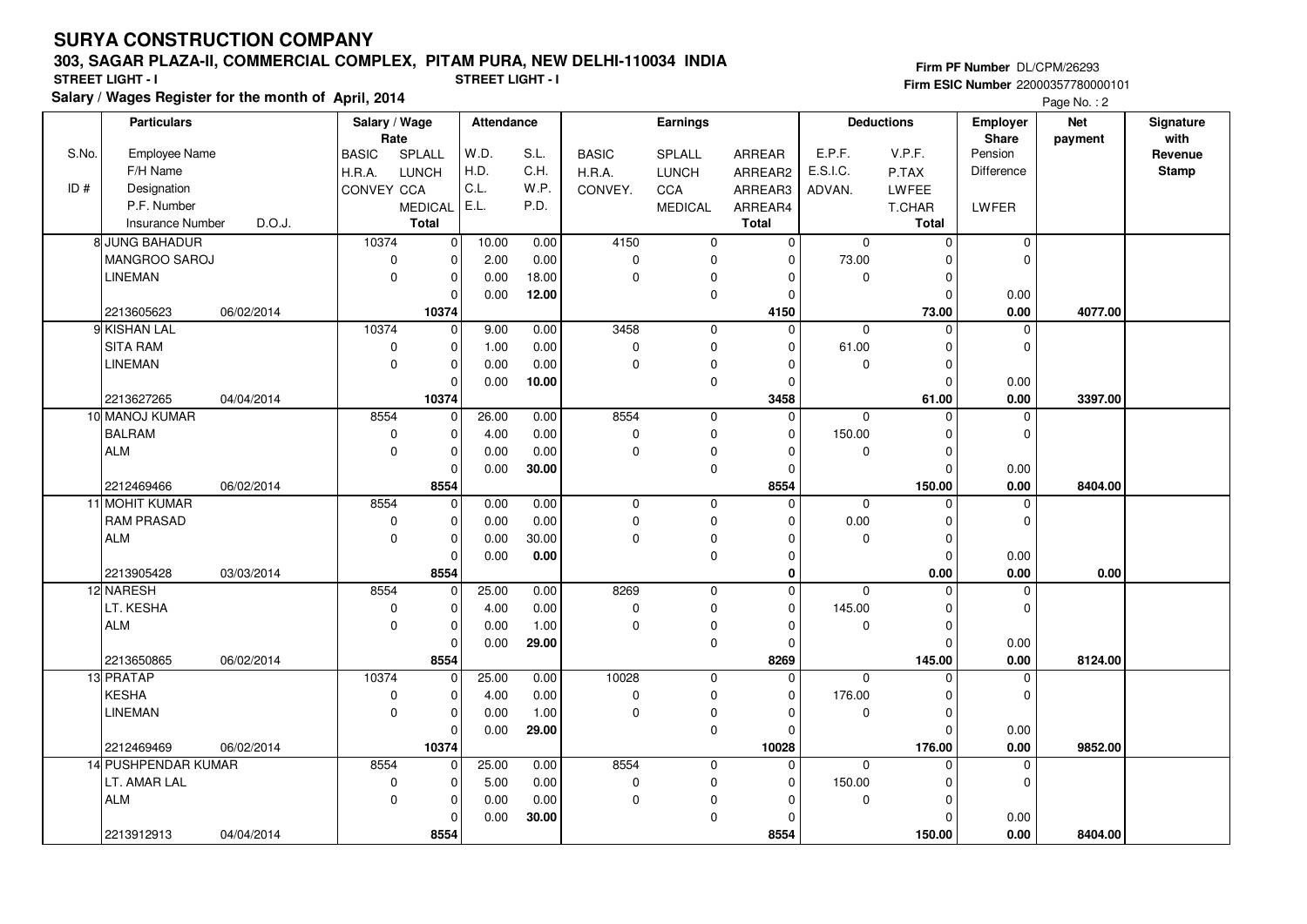### **303, SAGAR PLAZA-II, COMMERCIAL COMPLEX, PITAM PURA, NEW DELHI-110034 INDIA**

**Salary / Wages Register for the month of April, 2014**

**Firm PF Number** DL/CPM/26293 **Firm ESIC Number** 22000357780000101 **STREET LIGHT - I STREET LIGHT - I**

Page No. : 3

| W.D.<br>V.P.F.<br>Pension<br>S.No.<br><b>Employee Name</b><br>SPLALL<br>S.L.<br><b>BASIC</b><br>E.P.F.<br><b>BASIC</b><br>SPLALL<br>ARREAR<br>Revenue<br>H.D.<br>C.H.<br>F/H Name<br>E.S.I.C.<br><b>Difference</b><br><b>Stamp</b><br>H.R.A.<br><b>LUNCH</b><br>H.R.A.<br><b>LUNCH</b><br>ARREAR2<br>P.TAX<br>C.L.<br>ID#<br>Designation<br>W.P.<br>CONVEY CCA<br><b>CCA</b><br>CONVEY.<br>ARREAR3<br>LWFEE<br>ADVAN.<br>E.L.<br>P.F. Number<br>P.D.<br><b>MEDICAL</b><br><b>MEDICAL</b><br>LWFER<br>ARREAR4<br>T.CHAR<br>D.O.J.<br><b>Total</b><br>Total<br>Total<br><b>Insurance Number</b><br>15 RAJESH KUMAR<br>10374<br>10374<br> 0 <br>26.00<br>0.00<br>$\mathbf 0$<br>$\mathbf 0$<br>$\mathbf 0$<br>$\mathbf 0$<br>$\Omega$<br><b>DUDH NATH</b><br>0.00<br>4.00<br>$\mathbf 0$<br>$\mathbf 0$<br>$\Omega$<br>182.00<br>$\Omega$<br>0<br>$\Omega$<br><b>LINEMAN</b><br>$\mathbf 0$<br>0.00<br>0.00<br>$\Omega$<br>$\mathbf 0$<br>0<br>$\mathbf 0$<br>$\Omega$<br>30.00<br>0<br>$\mathbf 0$<br>0.00<br>0.00<br>10374<br>10374<br>182.00<br>0.00<br>2211859473<br>06/02/2014<br>10192.00<br>10374<br>16 RAJESH KUMAR<br>10374<br>26.00<br>0.00<br>$\mathbf 0$<br>$\mathbf 0$<br>$\pmb{0}$<br>$\mathbf 0$<br>$\mathbf 0$<br>$\Omega$<br><b>GURU PRASAD</b><br>0.00<br>$\Omega$<br>182.00<br>$\mathbf 0$<br>0<br>$\Omega$<br>4.00<br>0<br>n<br>$\mathbf 0$<br><b>LINEMAN</b><br>0.00<br>$\Omega$<br>0<br>$\mathbf 0$<br>0.00<br>$\mathbf 0$<br>0.00<br>30.00<br>0<br>$\Omega$<br>0.00<br>10374<br>10374<br>182.00<br>0.00<br>06/02/2014<br>10192.00<br>2213134246<br>17 RAM KISHOR<br>10374<br>10374<br>26.00<br>0.00<br>$\Omega$<br>$\mathbf 0$<br>$\mathbf 0$<br>$\mathbf 0$<br>0<br>SUNDER LAL<br>4.00<br>$\pmb{0}$<br>182.00<br>$\pmb{0}$<br>0.00<br>0<br>$\mathbf 0$<br>$\Omega$<br>$\mathbf 0$<br><b>LINEMAN</b><br>0.00<br>$\Omega$<br>0<br>$\mathbf 0$<br>0.00<br>$\mathbf 0$<br>$\Omega$<br>O<br>0.00<br>30.00<br>$\mathbf 0$<br>0<br>0.00<br>O<br>10374<br>10374<br>182.00<br>0.00<br>2211859474<br>06/02/2014<br>10192.00<br>18 RAM RATAN<br>11310<br>26.00<br>11310<br>$\mathbf 0$<br>0.00<br>$\Omega$<br>$\mathbf 0$<br>$\Omega$<br>0<br>0.00<br>0<br>198.00<br>$\mathbf 0$<br><b>DULARE LAL</b><br>$\pmb{0}$<br>$\mathbf 0$<br>4.00<br>$\mathbf 0$<br>$\Omega$<br><b>SUPERVISOR</b><br>$\mathbf 0$<br>0.00<br>$\mathbf 0$<br>$\mathbf 0$<br>0.00<br>0<br>0<br>O<br>0.00<br>30.00<br>0<br>0.00<br>$\Omega$<br>2211685745<br>06/02/2014<br>11310<br>11310<br>198.00<br>0.00<br>11112.00<br>10374<br>10374<br>19 RAMJEET YADAV<br>26.00<br>0.00<br>$\mathbf 0$<br>$\mathbf 0$<br>0<br>$\mathbf 0$<br>$\mathbf 0$<br>182.00<br>$\mathbf 0$<br>PHOOL CHAND YADAV<br>$\pmb{0}$<br>4.00<br>0.00<br>$\mathbf 0$<br>$\mathbf 0$<br>0<br>O<br><b>LINEMAN</b><br>$\mathbf 0$<br>0.00<br>0.00<br>$\mathbf 0$<br>$\mathbf 0$<br>0<br>$\mathbf 0$<br>$\Omega$<br>$\Omega$<br>30.00<br>0<br>0.00<br>0.00<br>$\Omega$<br>06/02/2014<br>10374<br>10374<br>182.00<br>0.00<br>10192.00<br>2212469476<br>10374<br>10374<br>20 SHRIKANT<br>25.00<br>0.00<br>$\mathbf 0$<br>$\mathbf 0$<br>0<br>$\Omega$<br>$\mathbf 0$<br>$\Omega$<br>SONPAL SINGH<br>0.00<br>182.00<br>$\pmb{0}$<br>$\mathbf 0$<br>5.00<br>$\mathbf 0$<br>0<br>$\mathbf 0$<br>$\Omega$<br>0<br><b>DRIVER</b><br>$\mathbf 0$<br>0.00<br>$\Omega$<br>0.00<br>0<br>$\mathbf 0$<br>$\mathbf 0$<br>30.00<br>$\mathbf 0$<br>0.00<br>0.00<br>$\Omega$<br>$\Omega$<br>10374<br>10374<br>182.00<br>$0.00\,$<br>2213675322<br>01/04/2014<br>10192.00<br>8554<br>21 SUNDER LAL<br>8554<br>26.00<br>0.00<br>$\mathbf 0$<br>0<br>$\Omega$<br>$\mathbf 0$<br>0<br>$\Omega$<br>0.00<br>150.00<br>$\mathbf 0$<br>RAM LAKHAN<br>$\mathbf 0$<br>4.00<br>$\mathbf 0$<br>0<br>$\mathbf 0$<br>$\Omega$<br>O<br><b>ALM</b><br>$\mathbf 0$<br>0.00<br>$\mathbf 0$<br>$\mathbf 0$<br>0.00<br>0<br>$\mathbf 0$<br>30.00<br>0<br>0.00<br>0.00<br>$\Omega$<br>$\Omega$ | <b>Particulars</b> |            | Salary / Wage | Rate | Attendance | <b>Earnings</b> |  | <b>Deductions</b> |  | <b>Employer</b><br>Share | <b>Net</b><br>payment | Signature<br>with |  |
|---------------------------------------------------------------------------------------------------------------------------------------------------------------------------------------------------------------------------------------------------------------------------------------------------------------------------------------------------------------------------------------------------------------------------------------------------------------------------------------------------------------------------------------------------------------------------------------------------------------------------------------------------------------------------------------------------------------------------------------------------------------------------------------------------------------------------------------------------------------------------------------------------------------------------------------------------------------------------------------------------------------------------------------------------------------------------------------------------------------------------------------------------------------------------------------------------------------------------------------------------------------------------------------------------------------------------------------------------------------------------------------------------------------------------------------------------------------------------------------------------------------------------------------------------------------------------------------------------------------------------------------------------------------------------------------------------------------------------------------------------------------------------------------------------------------------------------------------------------------------------------------------------------------------------------------------------------------------------------------------------------------------------------------------------------------------------------------------------------------------------------------------------------------------------------------------------------------------------------------------------------------------------------------------------------------------------------------------------------------------------------------------------------------------------------------------------------------------------------------------------------------------------------------------------------------------------------------------------------------------------------------------------------------------------------------------------------------------------------------------------------------------------------------------------------------------------------------------------------------------------------------------------------------------------------------------------------------------------------------------------------------------------------------------------------------------------------------------------------------------------------------------------------------------------------------------------------------------------------------------------------------------------------------------------------------------------------------------------------------------------------------------------------------------------------------------------------------------------------------------------------------------------------------------------------------------------------------------------------------------------------------------------------------------------------------------------------------------------------------------------------------------------------------------------------------------------------------------------------------------------------------------------------|--------------------|------------|---------------|------|------------|-----------------|--|-------------------|--|--------------------------|-----------------------|-------------------|--|
|                                                                                                                                                                                                                                                                                                                                                                                                                                                                                                                                                                                                                                                                                                                                                                                                                                                                                                                                                                                                                                                                                                                                                                                                                                                                                                                                                                                                                                                                                                                                                                                                                                                                                                                                                                                                                                                                                                                                                                                                                                                                                                                                                                                                                                                                                                                                                                                                                                                                                                                                                                                                                                                                                                                                                                                                                                                                                                                                                                                                                                                                                                                                                                                                                                                                                                                                                                                                                                                                                                                                                                                                                                                                                                                                                                                                                                                                                                         |                    |            |               |      |            |                 |  |                   |  |                          |                       |                   |  |
|                                                                                                                                                                                                                                                                                                                                                                                                                                                                                                                                                                                                                                                                                                                                                                                                                                                                                                                                                                                                                                                                                                                                                                                                                                                                                                                                                                                                                                                                                                                                                                                                                                                                                                                                                                                                                                                                                                                                                                                                                                                                                                                                                                                                                                                                                                                                                                                                                                                                                                                                                                                                                                                                                                                                                                                                                                                                                                                                                                                                                                                                                                                                                                                                                                                                                                                                                                                                                                                                                                                                                                                                                                                                                                                                                                                                                                                                                                         |                    |            |               |      |            |                 |  |                   |  |                          |                       |                   |  |
|                                                                                                                                                                                                                                                                                                                                                                                                                                                                                                                                                                                                                                                                                                                                                                                                                                                                                                                                                                                                                                                                                                                                                                                                                                                                                                                                                                                                                                                                                                                                                                                                                                                                                                                                                                                                                                                                                                                                                                                                                                                                                                                                                                                                                                                                                                                                                                                                                                                                                                                                                                                                                                                                                                                                                                                                                                                                                                                                                                                                                                                                                                                                                                                                                                                                                                                                                                                                                                                                                                                                                                                                                                                                                                                                                                                                                                                                                                         |                    |            |               |      |            |                 |  |                   |  |                          |                       |                   |  |
|                                                                                                                                                                                                                                                                                                                                                                                                                                                                                                                                                                                                                                                                                                                                                                                                                                                                                                                                                                                                                                                                                                                                                                                                                                                                                                                                                                                                                                                                                                                                                                                                                                                                                                                                                                                                                                                                                                                                                                                                                                                                                                                                                                                                                                                                                                                                                                                                                                                                                                                                                                                                                                                                                                                                                                                                                                                                                                                                                                                                                                                                                                                                                                                                                                                                                                                                                                                                                                                                                                                                                                                                                                                                                                                                                                                                                                                                                                         |                    |            |               |      |            |                 |  |                   |  |                          |                       |                   |  |
|                                                                                                                                                                                                                                                                                                                                                                                                                                                                                                                                                                                                                                                                                                                                                                                                                                                                                                                                                                                                                                                                                                                                                                                                                                                                                                                                                                                                                                                                                                                                                                                                                                                                                                                                                                                                                                                                                                                                                                                                                                                                                                                                                                                                                                                                                                                                                                                                                                                                                                                                                                                                                                                                                                                                                                                                                                                                                                                                                                                                                                                                                                                                                                                                                                                                                                                                                                                                                                                                                                                                                                                                                                                                                                                                                                                                                                                                                                         |                    |            |               |      |            |                 |  |                   |  |                          |                       |                   |  |
|                                                                                                                                                                                                                                                                                                                                                                                                                                                                                                                                                                                                                                                                                                                                                                                                                                                                                                                                                                                                                                                                                                                                                                                                                                                                                                                                                                                                                                                                                                                                                                                                                                                                                                                                                                                                                                                                                                                                                                                                                                                                                                                                                                                                                                                                                                                                                                                                                                                                                                                                                                                                                                                                                                                                                                                                                                                                                                                                                                                                                                                                                                                                                                                                                                                                                                                                                                                                                                                                                                                                                                                                                                                                                                                                                                                                                                                                                                         |                    |            |               |      |            |                 |  |                   |  |                          |                       |                   |  |
|                                                                                                                                                                                                                                                                                                                                                                                                                                                                                                                                                                                                                                                                                                                                                                                                                                                                                                                                                                                                                                                                                                                                                                                                                                                                                                                                                                                                                                                                                                                                                                                                                                                                                                                                                                                                                                                                                                                                                                                                                                                                                                                                                                                                                                                                                                                                                                                                                                                                                                                                                                                                                                                                                                                                                                                                                                                                                                                                                                                                                                                                                                                                                                                                                                                                                                                                                                                                                                                                                                                                                                                                                                                                                                                                                                                                                                                                                                         |                    |            |               |      |            |                 |  |                   |  |                          |                       |                   |  |
|                                                                                                                                                                                                                                                                                                                                                                                                                                                                                                                                                                                                                                                                                                                                                                                                                                                                                                                                                                                                                                                                                                                                                                                                                                                                                                                                                                                                                                                                                                                                                                                                                                                                                                                                                                                                                                                                                                                                                                                                                                                                                                                                                                                                                                                                                                                                                                                                                                                                                                                                                                                                                                                                                                                                                                                                                                                                                                                                                                                                                                                                                                                                                                                                                                                                                                                                                                                                                                                                                                                                                                                                                                                                                                                                                                                                                                                                                                         |                    |            |               |      |            |                 |  |                   |  |                          |                       |                   |  |
|                                                                                                                                                                                                                                                                                                                                                                                                                                                                                                                                                                                                                                                                                                                                                                                                                                                                                                                                                                                                                                                                                                                                                                                                                                                                                                                                                                                                                                                                                                                                                                                                                                                                                                                                                                                                                                                                                                                                                                                                                                                                                                                                                                                                                                                                                                                                                                                                                                                                                                                                                                                                                                                                                                                                                                                                                                                                                                                                                                                                                                                                                                                                                                                                                                                                                                                                                                                                                                                                                                                                                                                                                                                                                                                                                                                                                                                                                                         |                    |            |               |      |            |                 |  |                   |  |                          |                       |                   |  |
|                                                                                                                                                                                                                                                                                                                                                                                                                                                                                                                                                                                                                                                                                                                                                                                                                                                                                                                                                                                                                                                                                                                                                                                                                                                                                                                                                                                                                                                                                                                                                                                                                                                                                                                                                                                                                                                                                                                                                                                                                                                                                                                                                                                                                                                                                                                                                                                                                                                                                                                                                                                                                                                                                                                                                                                                                                                                                                                                                                                                                                                                                                                                                                                                                                                                                                                                                                                                                                                                                                                                                                                                                                                                                                                                                                                                                                                                                                         |                    |            |               |      |            |                 |  |                   |  |                          |                       |                   |  |
|                                                                                                                                                                                                                                                                                                                                                                                                                                                                                                                                                                                                                                                                                                                                                                                                                                                                                                                                                                                                                                                                                                                                                                                                                                                                                                                                                                                                                                                                                                                                                                                                                                                                                                                                                                                                                                                                                                                                                                                                                                                                                                                                                                                                                                                                                                                                                                                                                                                                                                                                                                                                                                                                                                                                                                                                                                                                                                                                                                                                                                                                                                                                                                                                                                                                                                                                                                                                                                                                                                                                                                                                                                                                                                                                                                                                                                                                                                         |                    |            |               |      |            |                 |  |                   |  |                          |                       |                   |  |
|                                                                                                                                                                                                                                                                                                                                                                                                                                                                                                                                                                                                                                                                                                                                                                                                                                                                                                                                                                                                                                                                                                                                                                                                                                                                                                                                                                                                                                                                                                                                                                                                                                                                                                                                                                                                                                                                                                                                                                                                                                                                                                                                                                                                                                                                                                                                                                                                                                                                                                                                                                                                                                                                                                                                                                                                                                                                                                                                                                                                                                                                                                                                                                                                                                                                                                                                                                                                                                                                                                                                                                                                                                                                                                                                                                                                                                                                                                         |                    |            |               |      |            |                 |  |                   |  |                          |                       |                   |  |
|                                                                                                                                                                                                                                                                                                                                                                                                                                                                                                                                                                                                                                                                                                                                                                                                                                                                                                                                                                                                                                                                                                                                                                                                                                                                                                                                                                                                                                                                                                                                                                                                                                                                                                                                                                                                                                                                                                                                                                                                                                                                                                                                                                                                                                                                                                                                                                                                                                                                                                                                                                                                                                                                                                                                                                                                                                                                                                                                                                                                                                                                                                                                                                                                                                                                                                                                                                                                                                                                                                                                                                                                                                                                                                                                                                                                                                                                                                         |                    |            |               |      |            |                 |  |                   |  |                          |                       |                   |  |
|                                                                                                                                                                                                                                                                                                                                                                                                                                                                                                                                                                                                                                                                                                                                                                                                                                                                                                                                                                                                                                                                                                                                                                                                                                                                                                                                                                                                                                                                                                                                                                                                                                                                                                                                                                                                                                                                                                                                                                                                                                                                                                                                                                                                                                                                                                                                                                                                                                                                                                                                                                                                                                                                                                                                                                                                                                                                                                                                                                                                                                                                                                                                                                                                                                                                                                                                                                                                                                                                                                                                                                                                                                                                                                                                                                                                                                                                                                         |                    |            |               |      |            |                 |  |                   |  |                          |                       |                   |  |
|                                                                                                                                                                                                                                                                                                                                                                                                                                                                                                                                                                                                                                                                                                                                                                                                                                                                                                                                                                                                                                                                                                                                                                                                                                                                                                                                                                                                                                                                                                                                                                                                                                                                                                                                                                                                                                                                                                                                                                                                                                                                                                                                                                                                                                                                                                                                                                                                                                                                                                                                                                                                                                                                                                                                                                                                                                                                                                                                                                                                                                                                                                                                                                                                                                                                                                                                                                                                                                                                                                                                                                                                                                                                                                                                                                                                                                                                                                         |                    |            |               |      |            |                 |  |                   |  |                          |                       |                   |  |
|                                                                                                                                                                                                                                                                                                                                                                                                                                                                                                                                                                                                                                                                                                                                                                                                                                                                                                                                                                                                                                                                                                                                                                                                                                                                                                                                                                                                                                                                                                                                                                                                                                                                                                                                                                                                                                                                                                                                                                                                                                                                                                                                                                                                                                                                                                                                                                                                                                                                                                                                                                                                                                                                                                                                                                                                                                                                                                                                                                                                                                                                                                                                                                                                                                                                                                                                                                                                                                                                                                                                                                                                                                                                                                                                                                                                                                                                                                         |                    |            |               |      |            |                 |  |                   |  |                          |                       |                   |  |
|                                                                                                                                                                                                                                                                                                                                                                                                                                                                                                                                                                                                                                                                                                                                                                                                                                                                                                                                                                                                                                                                                                                                                                                                                                                                                                                                                                                                                                                                                                                                                                                                                                                                                                                                                                                                                                                                                                                                                                                                                                                                                                                                                                                                                                                                                                                                                                                                                                                                                                                                                                                                                                                                                                                                                                                                                                                                                                                                                                                                                                                                                                                                                                                                                                                                                                                                                                                                                                                                                                                                                                                                                                                                                                                                                                                                                                                                                                         |                    |            |               |      |            |                 |  |                   |  |                          |                       |                   |  |
|                                                                                                                                                                                                                                                                                                                                                                                                                                                                                                                                                                                                                                                                                                                                                                                                                                                                                                                                                                                                                                                                                                                                                                                                                                                                                                                                                                                                                                                                                                                                                                                                                                                                                                                                                                                                                                                                                                                                                                                                                                                                                                                                                                                                                                                                                                                                                                                                                                                                                                                                                                                                                                                                                                                                                                                                                                                                                                                                                                                                                                                                                                                                                                                                                                                                                                                                                                                                                                                                                                                                                                                                                                                                                                                                                                                                                                                                                                         |                    |            |               |      |            |                 |  |                   |  |                          |                       |                   |  |
|                                                                                                                                                                                                                                                                                                                                                                                                                                                                                                                                                                                                                                                                                                                                                                                                                                                                                                                                                                                                                                                                                                                                                                                                                                                                                                                                                                                                                                                                                                                                                                                                                                                                                                                                                                                                                                                                                                                                                                                                                                                                                                                                                                                                                                                                                                                                                                                                                                                                                                                                                                                                                                                                                                                                                                                                                                                                                                                                                                                                                                                                                                                                                                                                                                                                                                                                                                                                                                                                                                                                                                                                                                                                                                                                                                                                                                                                                                         |                    |            |               |      |            |                 |  |                   |  |                          |                       |                   |  |
|                                                                                                                                                                                                                                                                                                                                                                                                                                                                                                                                                                                                                                                                                                                                                                                                                                                                                                                                                                                                                                                                                                                                                                                                                                                                                                                                                                                                                                                                                                                                                                                                                                                                                                                                                                                                                                                                                                                                                                                                                                                                                                                                                                                                                                                                                                                                                                                                                                                                                                                                                                                                                                                                                                                                                                                                                                                                                                                                                                                                                                                                                                                                                                                                                                                                                                                                                                                                                                                                                                                                                                                                                                                                                                                                                                                                                                                                                                         |                    |            |               |      |            |                 |  |                   |  |                          |                       |                   |  |
|                                                                                                                                                                                                                                                                                                                                                                                                                                                                                                                                                                                                                                                                                                                                                                                                                                                                                                                                                                                                                                                                                                                                                                                                                                                                                                                                                                                                                                                                                                                                                                                                                                                                                                                                                                                                                                                                                                                                                                                                                                                                                                                                                                                                                                                                                                                                                                                                                                                                                                                                                                                                                                                                                                                                                                                                                                                                                                                                                                                                                                                                                                                                                                                                                                                                                                                                                                                                                                                                                                                                                                                                                                                                                                                                                                                                                                                                                                         |                    |            |               |      |            |                 |  |                   |  |                          |                       |                   |  |
|                                                                                                                                                                                                                                                                                                                                                                                                                                                                                                                                                                                                                                                                                                                                                                                                                                                                                                                                                                                                                                                                                                                                                                                                                                                                                                                                                                                                                                                                                                                                                                                                                                                                                                                                                                                                                                                                                                                                                                                                                                                                                                                                                                                                                                                                                                                                                                                                                                                                                                                                                                                                                                                                                                                                                                                                                                                                                                                                                                                                                                                                                                                                                                                                                                                                                                                                                                                                                                                                                                                                                                                                                                                                                                                                                                                                                                                                                                         |                    |            |               |      |            |                 |  |                   |  |                          |                       |                   |  |
|                                                                                                                                                                                                                                                                                                                                                                                                                                                                                                                                                                                                                                                                                                                                                                                                                                                                                                                                                                                                                                                                                                                                                                                                                                                                                                                                                                                                                                                                                                                                                                                                                                                                                                                                                                                                                                                                                                                                                                                                                                                                                                                                                                                                                                                                                                                                                                                                                                                                                                                                                                                                                                                                                                                                                                                                                                                                                                                                                                                                                                                                                                                                                                                                                                                                                                                                                                                                                                                                                                                                                                                                                                                                                                                                                                                                                                                                                                         |                    |            |               |      |            |                 |  |                   |  |                          |                       |                   |  |
|                                                                                                                                                                                                                                                                                                                                                                                                                                                                                                                                                                                                                                                                                                                                                                                                                                                                                                                                                                                                                                                                                                                                                                                                                                                                                                                                                                                                                                                                                                                                                                                                                                                                                                                                                                                                                                                                                                                                                                                                                                                                                                                                                                                                                                                                                                                                                                                                                                                                                                                                                                                                                                                                                                                                                                                                                                                                                                                                                                                                                                                                                                                                                                                                                                                                                                                                                                                                                                                                                                                                                                                                                                                                                                                                                                                                                                                                                                         |                    |            |               |      |            |                 |  |                   |  |                          |                       |                   |  |
|                                                                                                                                                                                                                                                                                                                                                                                                                                                                                                                                                                                                                                                                                                                                                                                                                                                                                                                                                                                                                                                                                                                                                                                                                                                                                                                                                                                                                                                                                                                                                                                                                                                                                                                                                                                                                                                                                                                                                                                                                                                                                                                                                                                                                                                                                                                                                                                                                                                                                                                                                                                                                                                                                                                                                                                                                                                                                                                                                                                                                                                                                                                                                                                                                                                                                                                                                                                                                                                                                                                                                                                                                                                                                                                                                                                                                                                                                                         |                    |            |               |      |            |                 |  |                   |  |                          |                       |                   |  |
|                                                                                                                                                                                                                                                                                                                                                                                                                                                                                                                                                                                                                                                                                                                                                                                                                                                                                                                                                                                                                                                                                                                                                                                                                                                                                                                                                                                                                                                                                                                                                                                                                                                                                                                                                                                                                                                                                                                                                                                                                                                                                                                                                                                                                                                                                                                                                                                                                                                                                                                                                                                                                                                                                                                                                                                                                                                                                                                                                                                                                                                                                                                                                                                                                                                                                                                                                                                                                                                                                                                                                                                                                                                                                                                                                                                                                                                                                                         |                    |            |               |      |            |                 |  |                   |  |                          |                       |                   |  |
|                                                                                                                                                                                                                                                                                                                                                                                                                                                                                                                                                                                                                                                                                                                                                                                                                                                                                                                                                                                                                                                                                                                                                                                                                                                                                                                                                                                                                                                                                                                                                                                                                                                                                                                                                                                                                                                                                                                                                                                                                                                                                                                                                                                                                                                                                                                                                                                                                                                                                                                                                                                                                                                                                                                                                                                                                                                                                                                                                                                                                                                                                                                                                                                                                                                                                                                                                                                                                                                                                                                                                                                                                                                                                                                                                                                                                                                                                                         |                    |            |               |      |            |                 |  |                   |  |                          |                       |                   |  |
|                                                                                                                                                                                                                                                                                                                                                                                                                                                                                                                                                                                                                                                                                                                                                                                                                                                                                                                                                                                                                                                                                                                                                                                                                                                                                                                                                                                                                                                                                                                                                                                                                                                                                                                                                                                                                                                                                                                                                                                                                                                                                                                                                                                                                                                                                                                                                                                                                                                                                                                                                                                                                                                                                                                                                                                                                                                                                                                                                                                                                                                                                                                                                                                                                                                                                                                                                                                                                                                                                                                                                                                                                                                                                                                                                                                                                                                                                                         |                    |            |               |      |            |                 |  |                   |  |                          |                       |                   |  |
|                                                                                                                                                                                                                                                                                                                                                                                                                                                                                                                                                                                                                                                                                                                                                                                                                                                                                                                                                                                                                                                                                                                                                                                                                                                                                                                                                                                                                                                                                                                                                                                                                                                                                                                                                                                                                                                                                                                                                                                                                                                                                                                                                                                                                                                                                                                                                                                                                                                                                                                                                                                                                                                                                                                                                                                                                                                                                                                                                                                                                                                                                                                                                                                                                                                                                                                                                                                                                                                                                                                                                                                                                                                                                                                                                                                                                                                                                                         |                    |            |               |      |            |                 |  |                   |  |                          |                       |                   |  |
|                                                                                                                                                                                                                                                                                                                                                                                                                                                                                                                                                                                                                                                                                                                                                                                                                                                                                                                                                                                                                                                                                                                                                                                                                                                                                                                                                                                                                                                                                                                                                                                                                                                                                                                                                                                                                                                                                                                                                                                                                                                                                                                                                                                                                                                                                                                                                                                                                                                                                                                                                                                                                                                                                                                                                                                                                                                                                                                                                                                                                                                                                                                                                                                                                                                                                                                                                                                                                                                                                                                                                                                                                                                                                                                                                                                                                                                                                                         |                    |            |               |      |            |                 |  |                   |  |                          |                       |                   |  |
|                                                                                                                                                                                                                                                                                                                                                                                                                                                                                                                                                                                                                                                                                                                                                                                                                                                                                                                                                                                                                                                                                                                                                                                                                                                                                                                                                                                                                                                                                                                                                                                                                                                                                                                                                                                                                                                                                                                                                                                                                                                                                                                                                                                                                                                                                                                                                                                                                                                                                                                                                                                                                                                                                                                                                                                                                                                                                                                                                                                                                                                                                                                                                                                                                                                                                                                                                                                                                                                                                                                                                                                                                                                                                                                                                                                                                                                                                                         |                    |            |               |      |            |                 |  |                   |  |                          |                       |                   |  |
|                                                                                                                                                                                                                                                                                                                                                                                                                                                                                                                                                                                                                                                                                                                                                                                                                                                                                                                                                                                                                                                                                                                                                                                                                                                                                                                                                                                                                                                                                                                                                                                                                                                                                                                                                                                                                                                                                                                                                                                                                                                                                                                                                                                                                                                                                                                                                                                                                                                                                                                                                                                                                                                                                                                                                                                                                                                                                                                                                                                                                                                                                                                                                                                                                                                                                                                                                                                                                                                                                                                                                                                                                                                                                                                                                                                                                                                                                                         |                    |            |               |      |            |                 |  |                   |  |                          |                       |                   |  |
|                                                                                                                                                                                                                                                                                                                                                                                                                                                                                                                                                                                                                                                                                                                                                                                                                                                                                                                                                                                                                                                                                                                                                                                                                                                                                                                                                                                                                                                                                                                                                                                                                                                                                                                                                                                                                                                                                                                                                                                                                                                                                                                                                                                                                                                                                                                                                                                                                                                                                                                                                                                                                                                                                                                                                                                                                                                                                                                                                                                                                                                                                                                                                                                                                                                                                                                                                                                                                                                                                                                                                                                                                                                                                                                                                                                                                                                                                                         |                    |            |               |      |            |                 |  |                   |  |                          |                       |                   |  |
|                                                                                                                                                                                                                                                                                                                                                                                                                                                                                                                                                                                                                                                                                                                                                                                                                                                                                                                                                                                                                                                                                                                                                                                                                                                                                                                                                                                                                                                                                                                                                                                                                                                                                                                                                                                                                                                                                                                                                                                                                                                                                                                                                                                                                                                                                                                                                                                                                                                                                                                                                                                                                                                                                                                                                                                                                                                                                                                                                                                                                                                                                                                                                                                                                                                                                                                                                                                                                                                                                                                                                                                                                                                                                                                                                                                                                                                                                                         |                    |            |               |      |            |                 |  |                   |  |                          |                       |                   |  |
|                                                                                                                                                                                                                                                                                                                                                                                                                                                                                                                                                                                                                                                                                                                                                                                                                                                                                                                                                                                                                                                                                                                                                                                                                                                                                                                                                                                                                                                                                                                                                                                                                                                                                                                                                                                                                                                                                                                                                                                                                                                                                                                                                                                                                                                                                                                                                                                                                                                                                                                                                                                                                                                                                                                                                                                                                                                                                                                                                                                                                                                                                                                                                                                                                                                                                                                                                                                                                                                                                                                                                                                                                                                                                                                                                                                                                                                                                                         |                    |            |               |      |            |                 |  |                   |  |                          |                       |                   |  |
|                                                                                                                                                                                                                                                                                                                                                                                                                                                                                                                                                                                                                                                                                                                                                                                                                                                                                                                                                                                                                                                                                                                                                                                                                                                                                                                                                                                                                                                                                                                                                                                                                                                                                                                                                                                                                                                                                                                                                                                                                                                                                                                                                                                                                                                                                                                                                                                                                                                                                                                                                                                                                                                                                                                                                                                                                                                                                                                                                                                                                                                                                                                                                                                                                                                                                                                                                                                                                                                                                                                                                                                                                                                                                                                                                                                                                                                                                                         |                    |            |               |      |            |                 |  |                   |  |                          |                       |                   |  |
|                                                                                                                                                                                                                                                                                                                                                                                                                                                                                                                                                                                                                                                                                                                                                                                                                                                                                                                                                                                                                                                                                                                                                                                                                                                                                                                                                                                                                                                                                                                                                                                                                                                                                                                                                                                                                                                                                                                                                                                                                                                                                                                                                                                                                                                                                                                                                                                                                                                                                                                                                                                                                                                                                                                                                                                                                                                                                                                                                                                                                                                                                                                                                                                                                                                                                                                                                                                                                                                                                                                                                                                                                                                                                                                                                                                                                                                                                                         |                    |            |               |      |            |                 |  |                   |  |                          |                       |                   |  |
|                                                                                                                                                                                                                                                                                                                                                                                                                                                                                                                                                                                                                                                                                                                                                                                                                                                                                                                                                                                                                                                                                                                                                                                                                                                                                                                                                                                                                                                                                                                                                                                                                                                                                                                                                                                                                                                                                                                                                                                                                                                                                                                                                                                                                                                                                                                                                                                                                                                                                                                                                                                                                                                                                                                                                                                                                                                                                                                                                                                                                                                                                                                                                                                                                                                                                                                                                                                                                                                                                                                                                                                                                                                                                                                                                                                                                                                                                                         |                    |            |               |      |            |                 |  |                   |  |                          |                       |                   |  |
|                                                                                                                                                                                                                                                                                                                                                                                                                                                                                                                                                                                                                                                                                                                                                                                                                                                                                                                                                                                                                                                                                                                                                                                                                                                                                                                                                                                                                                                                                                                                                                                                                                                                                                                                                                                                                                                                                                                                                                                                                                                                                                                                                                                                                                                                                                                                                                                                                                                                                                                                                                                                                                                                                                                                                                                                                                                                                                                                                                                                                                                                                                                                                                                                                                                                                                                                                                                                                                                                                                                                                                                                                                                                                                                                                                                                                                                                                                         | 2211624419         | 15/02/2014 |               | 8554 |            |                 |  | 8554              |  | 150.00                   | 0.00                  | 8404.00           |  |